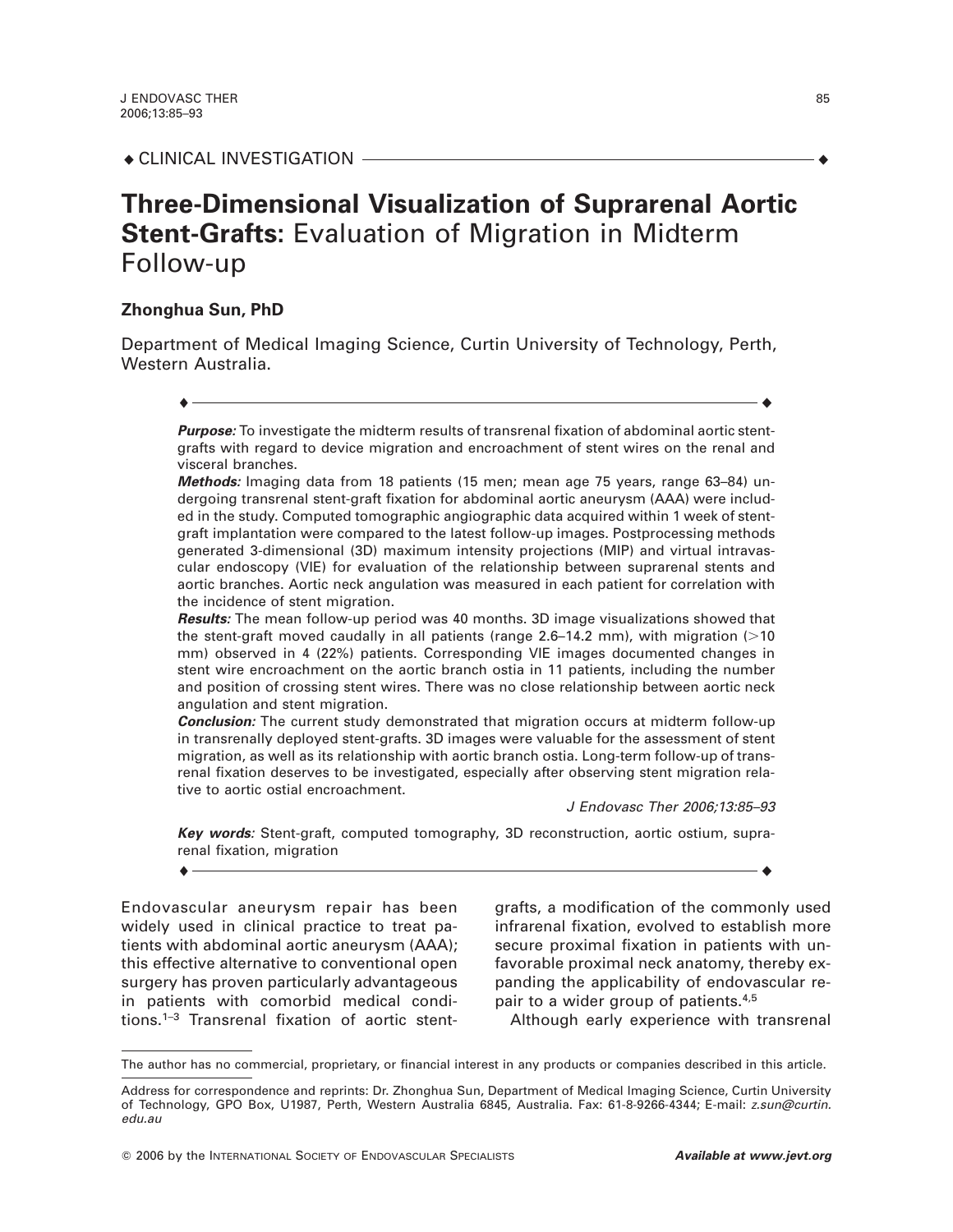fixation of aortic stent-grafts seemed promising and short to midterm results were satisfactory, $6-10$  long-term effects are still not fully understood. The long-term outcomes of transrenal AAA repair can be determined from the late complications, such as endoleaks, renal dysfunction, stent-graft occlusion, aneurysm rupture, and stent-graft migration. Of these complications, device migration is a

aneurysm rupture.11 Theoretically, transrenal fixation secures proximal fixation and prevents endograft migration by placing stents across the renal and other visceral ostia.12–14 This technique should reduce the incidence of stent migration because it is deployed in the less severely diseased aorta, which is less likely to demonstrate significant growth compared to the infrarenal aortic neck.15 Because studies performed have shown that stent barbs and hooks increase fixation compared to infrarenal deployment,<sup>16,17</sup> transrenal fixation has added hooks and barbs to increase proximal attachment. However, few studies have focused on stent-graft migration after endovascular repair, especially in stent-grafts with the transrenal fixation.18–20 Moreover, quantitative assessment of stent migration is not routinely performed.

challenging one, posing a significant risk for

This study was designed to investigate stent-graft migration, as well as its relationship to the aortic branch ostia, using 3-dimensional (3D) computed tomography (CT). Helical CT angiography (CTA) has been reported as the preferred modality for both pre and post stent-graft imaging,21,22 and 3D CT reconstructions were found to provide additional information compared to conventional 2D images.23,24 Therefore, in this data analysis, 3D image visualizations were used to assess both stent migration and encroachment of stent wires on the aortic branch ostia.

### **METHODS**

#### **Patient Sample and Image Acquisition**

Imaging data from 18 patients (15 men; mean age 75 years, range 63–84) undergoing endovascular AAA repair were included in the study. All patients were treated with the Zenith AAA Endovascular Graft (William Cook Europe, Bjaeverskov, Denmark) with an uncovered component placed above the renal arteries for proximal fixation.

Helical CTA was performed in each patient on a single-slice CT scanner (Philips AV-E1; Philips Medical Systems, Inc., Shelton, CT, USA) within 1 week of the stent-graft implantation. In the more recent surveillance imaging, a multislice CT scanner (Toshiba Medical Systems Europe, Zoetermeer, The Netherlands) was used. The scanning protocol for single-slice CTA was 5-mm collimation, pitch 1.0, and a 2-mm reconstruction interval with a 1-second gantry rotation time. For the multislice CTA, the section thickness was 1 mm  $(16\times1$ -mm beam collimation), pitch 2.0, 1-mm reconstruction interval, and 0.5-second gantry rotation time. Both single and multislice CTA scans were performed with an intravenous injection of 100 mL of nonionic contrast media (Niopam 300; Bracco UK Ltd., High Wycombe, UK) administered at a rate of 2 mL/s with a scan delay of 30 seconds. Therefore, all 18 patients had a mixture of single and multislice scans in their follow-up.

### **3D Image Postprocessing**

All CT datasets were transferred to a separate workstation for generation of 3D images and measurements. CT volume data were converted from original DICOM (Digital Imaging and Communication in Medicine) images with commercially available software (Analyze V 5.0; AnalyzeDirect, Inc., Lenexa, KS, USA).

3D postprocessing reconstructions, including maximum intensity projections (MIP) and virtual intravascular endoscopy (VIE), were performed to demonstrate stent-graft position relative to the arterial branches at follow-up. Details of 3D image generation have been described elsewhere.<sup>23</sup> A series of MIP views were created to measure stent migration, while VIE images were used to determine if there was any change in configuration of stent wires in relation to the aortic branch ostia.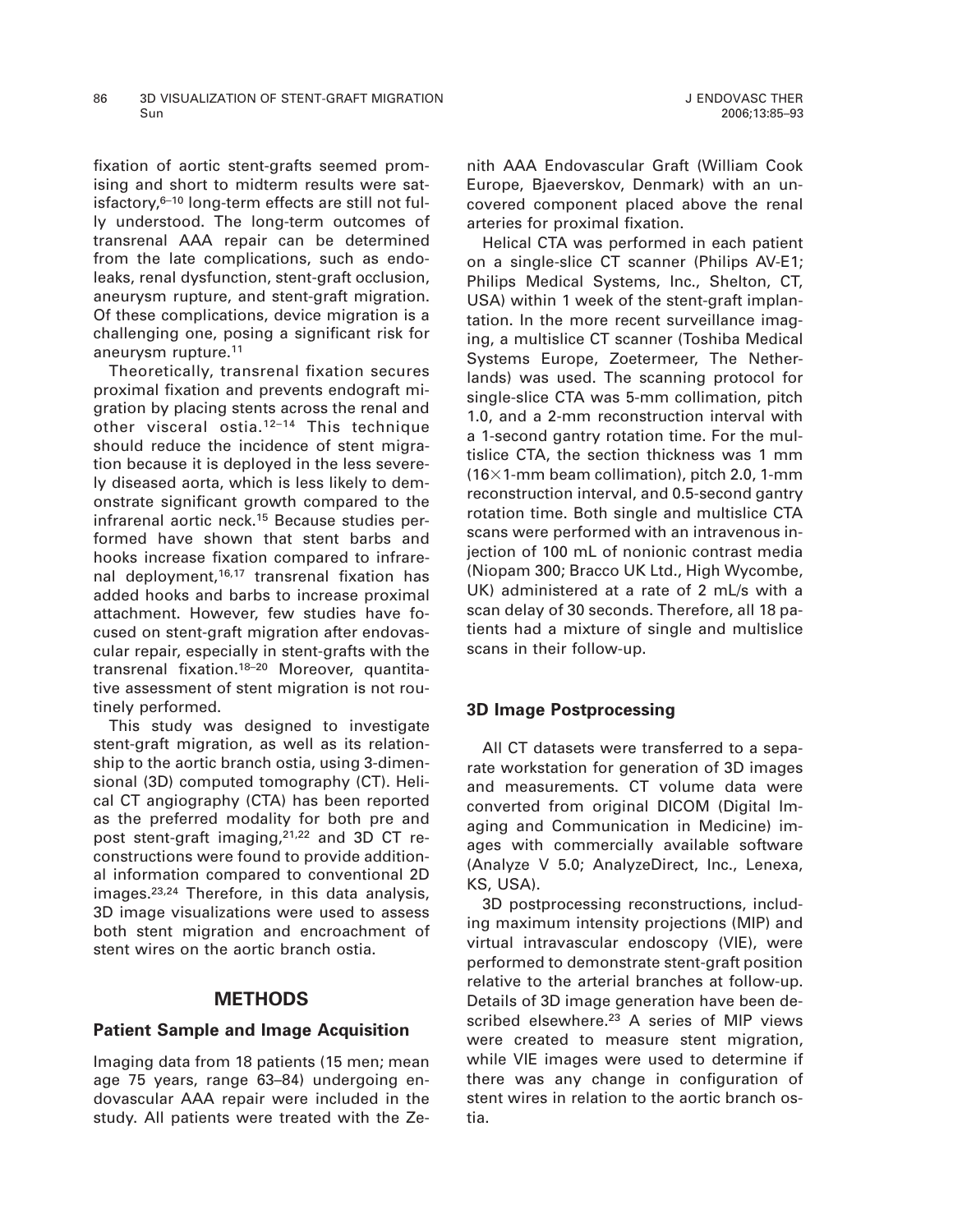| <b>TABLE</b><br>3D Visualization of Stent-Graft Migration and Stent Wires Relative to the Aortic Branch Ostia |                         |                                  |                                |            |            |            |                                 |            |            |            |                  |
|---------------------------------------------------------------------------------------------------------------|-------------------------|----------------------------------|--------------------------------|------------|------------|------------|---------------------------------|------------|------------|------------|------------------|
|                                                                                                               | <b>Neck</b>             | Caudal Stent<br>Migration,<br>mm | Stent Wires at Initial Imaging |            |            |            | Stent Wires at Latest Follow-up |            |            |            |                  |
| Pt.                                                                                                           | Angulation<br>Change, ° |                                  | Celiac                         | <b>SMA</b> | <b>RRA</b> | <b>LRA</b> | Celiac                          | <b>SMA</b> | <b>RRA</b> | <b>LRA</b> | Follow-up,<br>mo |
| 1                                                                                                             | $-1.3$                  | 4.5                              |                                | M          | M          | M          |                                 | M          | M          | M          | 48               |
| 2                                                                                                             | $-16.8$                 | 9.3                              |                                |            | M          | M          |                                 |            | M          | S          | 36               |
| 3                                                                                                             | $-7.0$                  | 5.4                              |                                | м          | M          | S          |                                 | M          | M          | M          | 36               |
| 4                                                                                                             | $-4.2$                  | 8.1                              | M                              | S          | M          | M          |                                 | M          | M          | M          | 36               |
| 5                                                                                                             | $-7.5$                  | 11.1                             |                                | S          | S          | M          |                                 | S          | M          | M          | 42               |
| 6                                                                                                             | $+5.5$                  | 2.8                              |                                | M          | M          | M          |                                 | M          | M          | M          | 48               |
| 7                                                                                                             | $-0.4$                  | 5.0                              |                                | S          | S          | M          |                                 | S          | S          | M          | 36               |
| 8                                                                                                             | $-10.1$                 | 10.2                             |                                | M          | S          | M          |                                 | S          | S          | M          | 24               |
| 9                                                                                                             | 0                       | 14.2                             |                                | M          | M          | S          |                                 |            | S          | S          | 48               |
| 10                                                                                                            | $+4.3$                  | 4.2                              |                                | M          |            | M          |                                 | M          |            | M          | 54               |
| 11                                                                                                            | $+6.7$                  | 2.6                              |                                | S          | S          | S          |                                 | S          | S          | S          | 48               |
| 12                                                                                                            | $-25.4$                 | 10.2                             |                                | M          | S          | M          |                                 | M          | M          | M          | 36               |
| 13                                                                                                            | $-1.8$                  | 5.7                              |                                |            | S          | S          |                                 |            | S          | S          | 48               |
| 14                                                                                                            | $-4.6$                  | 3.5                              |                                | M          | M          | S          |                                 | S          | M          | M          | 36               |
| 15                                                                                                            | $-1.6$                  | 7.8                              | M                              | M          | M          |            | M                               | M          | S          |            | 36               |
| 16                                                                                                            | $-18.8$                 | 3.0                              | S                              | M          | M          | S          |                                 | M          | M          | м          | 36               |
| 17                                                                                                            | $+3.5$                  | 6.7                              |                                | M          | M          | M          |                                 | M          | M          | M          | 48               |
| 18                                                                                                            | $-4.8$                  | 7.4                              |                                | M          | M          | S          |                                 |            | M          | M          | 36               |

l l

SMA: superior mesenteric artery, RRA: right renal artery, LRA: left renal artery, S: single stent wire, M: multiple stent wires, VIE: virtual intravascular endoscopy.

#### **Image Assessment**

As most aortic stent-grafts were deployed above the superior mesenteric artery (SMA), migration of the stent-grafts was determined by measuring the distance between the celiac axis or SMA and the most cephalad portion of the stent seen on the sagittal MIP images. Stent migration was defined as caudal device displacement  $>10$  mm from the previous CT studies. Aortic neck angulation was also measured from the first and the most recent follow-up data to investigate if there was a relationship to stent-graft migration. The encroachment of stent wires on the aortic branch ostia and the number of stent wires crossing the branches were assessed on VIE images to determine if a correlation existed with stent migration.

Maximal transverse AAA diameter was measured at 1, 3, 6, and 12 months then annually to monitor the change in the aneurysm sac. Renal function was evaluated using serum creatinine levels, which were measured preoperatively, prior to discharge, and at regular follow-up examinations. A Student t test was used to analyze comparisons;  $p<0.05$  was taken to indicate a statistically significant difference.

#### **RESULTS**

The follow-up time ranged from 24 to 54 months (mean  $40.0 \pm 7.6$ ). The Table displays the data on stent migration and encroachment of stent wires on the aortic branch ostia at the first and last imaging session. Caudal stent-graft movement was noticed in all patients to a variable extent, ranging from 2.6 to 14.2 mm (mean 6.2 $\pm$ 3.3). Four (22%) of 18 patients showed stent migration on CTA, with displaced distance ranging from 10.2 to 14.2 mm (mean  $11.4 \pm 1.9$ ). The ranges of aneurysm neck angulation measurements were  $0^\circ$ to 33.7 $\degree$  at the first imaging study and  $0\degree$  to  $28^\circ$  at the most recent postoperative followup. Neck angulation decreased in 13 (72%) patients, increased in 4 (22%) patients, and remained unchanged in 1 (6%) patient. Although stent migration did occur in the angulated aneurysm necks, there was no direct relationship between stent migration and the degree of neck angulation (Table).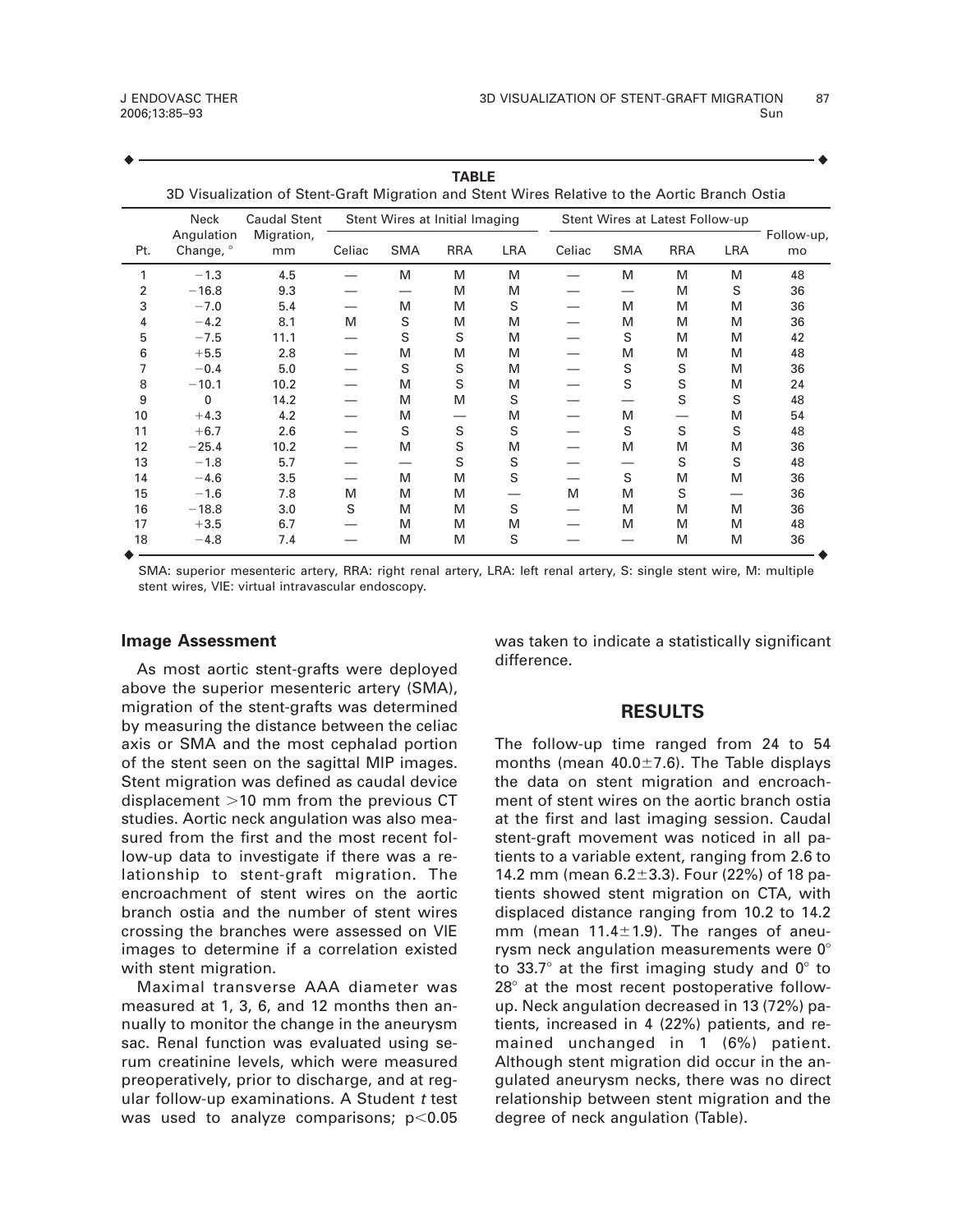

**Figure 1** $\triangle$  A 70-year-old man with an abdominal aortic aneurysm was treated with a suprarenal stent-graft. Helical CT images were acquired after the implantation (**A**) and at 48-month follow-up (**B**). The stent-graft did not show significant migration on the coronal CT MIP images; the corresponding VIE (**C, D**) showed that the left renal ostium (arrow) was crossed by a single stent wire (arrowheads) with nearly the same configuration.

The 3D relationship of stent wires relative to the aortic branch ostia was clearly visualized on VIE images (Figs. 1 and 2). Changes in configuration of the wires were noted in 11 (61%) cases. The celiac ostium was crossed by one or more stent wires in 3 cases on the postoperative images, but in the latest followup, 2 of them were no longer covered due to distal movement of stent-grafts. In contrast, 16 SMA ostia were crossed by stent wires in the initial follow-up, and 2 of them were free of encroachment on the latest images. Bilateral renal ostia were crossed by stent wires in both sets of images; however, the configuration of stent wires relative to the renal ostia changed in 9 of 18 cases.

Over the mean 40-month follow-up, the aor-



**Figure 2 ♦** An 81-year-old woman with an AAA was treated with a suprarenal stent-graft (**A**) and evaluated at 36 months. Stent migration of 10.2 mm was noted in the most recent CT MIP image (**B**). VIE (**C**) at 1 week post implantation showed that a stent wire was encroaching on the SMA ostium (arrow), but at 36 months (**D**), the stent wires (arrowheads) had shifted.

tic aneurysms showed continuous shrinkage in 17 (94%) patients, with a reduction in the maximal transverse diameter ranging from 2 to 32 mm (mean  $13.8 \pm 7.5$ ). In the remaining patient, the aneurysm had expanded from 62 to 76 mm; a type I endoleak was found and embolized. The stent-graft migrated 7.8 mm caudally in this patient, which was not significant. Five endoleaks were found: types I and III in 1 patient and type II in 3 cases. Renal function was not significantly affected  $(p>0.05)$  except in 1 patient who developed chronic renal failure due to an atrophic left renal artery and received dialysis.

### **DISCUSSION**

One of the key points for successful endovascular repair requires secure proximal fixation to prevent stent-graft migration and avoid proximal endoleak. Because positional stabil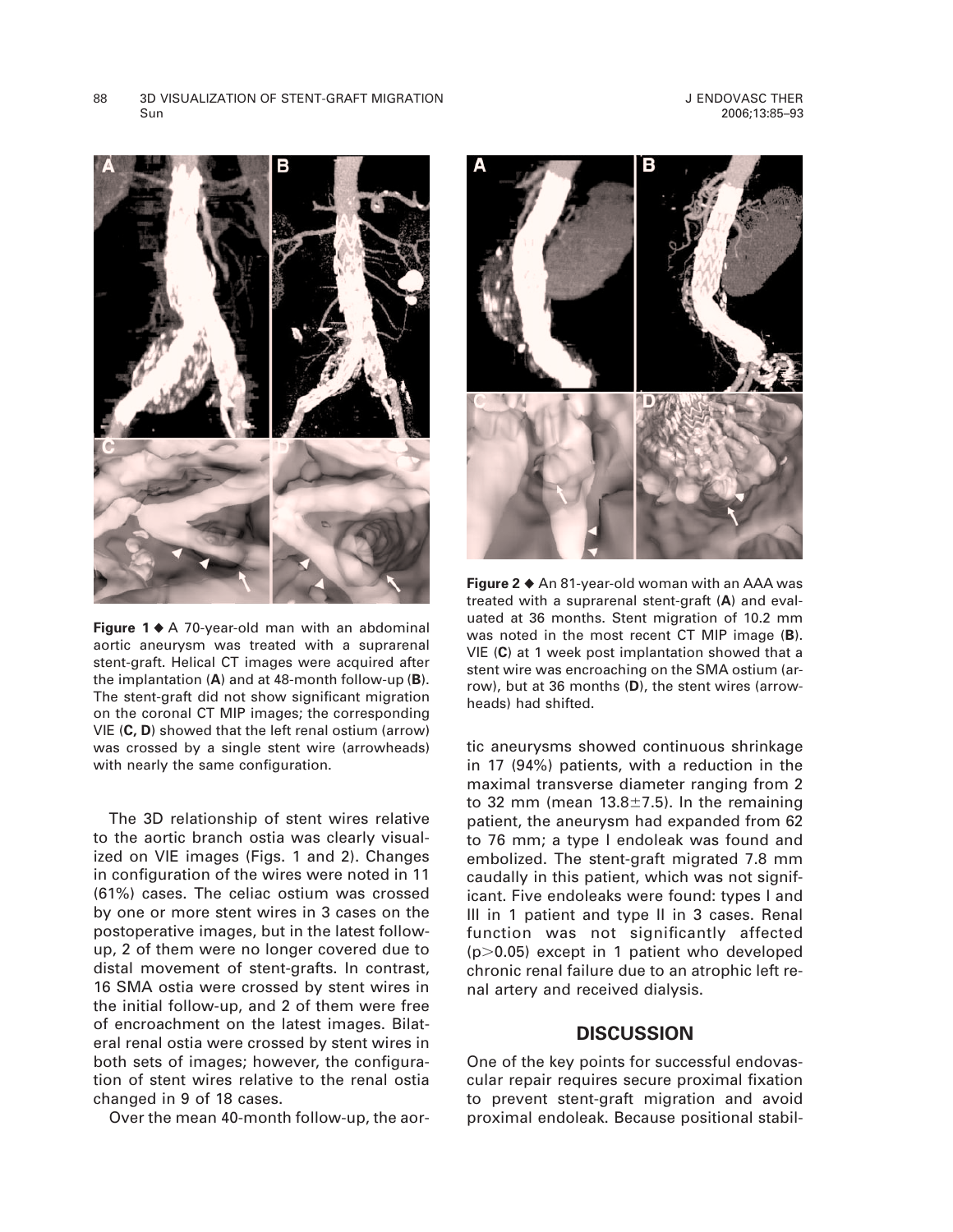ity of the stent-graft is essential for long-term durability, proximal stent migration is another important potential failure that needs the attention of clinicians.25,26

There are two possible reasons for stent migration: (1) an increase in the aneurysm neck diameter over time, which decreases friction between the stent-graft and the aortic wall; and (2) the characteristics of proximal fixation.27 The first situation occurs in both infrarenally and suprarenally fixed stent-grafts because they use radial force to create wall friction that contributes to stability within the aorta. However, Wever et al.15 reported that the infrarenal aortic neck demonstrated continued dilatation while the dimensions of the suprarenal aorta did not change.

As regards fixation techniques, transrenal fixation has been shown to reduce the incidence of stent migration compared to infrarenally fixed stent-grafts.4 The deployment of aortic stent-grafts in relatively normal or less severely diseased suprarenal aorta provides an anchoring zone for proximal fixation.

The incidence of stent migration varies considerably among studies, with a range between 5% and 45%.18,19 Different definitions of stent migration, varying designs of the stent-grafts, and the length of follow-up may explain this wide interval. Clinical studies have shown that stent migration occurred more frequently in infrarenal fixation than in the transrenal group.<sup>28,29</sup> Conners et al.<sup>28</sup> evaluated stent migration from 1 to 4 years based on single-center data from 91 patients with infrarenal stent-graft fixation. They noted a cumulative migration rate of 7.2% at 1 year, 20.4% at 2 years, 42.1% at 3 years, and 66.7% at 4 years after implantation. Their results illustrated that the AneuRx device without fixation is not suitable for complicated or hostile necks. Similarly, Cao et al.20 showed that 27% of their 113 patients undergoing infrarenal AAA repair with the AneuRx device had stent migration at 3 years; they concluded that stent migration is a frequent event that requires the surgeon to make a therapeutic decision. Kalliafas et al.17 reported on a series of 176 patients treated with their Nottingham system; the rate of graft migration in infrarenally fixed grafts was 10.9% compared to the 2.1% observed in suprarenally fixed grafts.

At a mean follow-up of 40 months, our study showed that 22% of AAA patients treated with Zenith stent-grafts had stent migration, which was more frequent than reported by others.<sup>17,30,31</sup> It is not clear why we had such a high incidence of stent migration despite the decreased neck angulation in our patients. One possible explanation may be that our technique of measurement, combining 3D MIP and VIE images, is superior to that employed by others who used 2D axial CT or multiplanar reformatted images. The pathophysiology of stent-graft migration is complex, and etiologies of stent-graft migration are likely to be multifactorial, as some patients with severe angulated necks did not have the significant migration observed in other studies.4,28

Accurate measurement of stent migration is important, and we consider it necessary to perform the measurements based on 3D reconstructions. It is difficult to define the distance of migration on 2D axial CT images, so under or overestimation of migration distance would be unavoidable. Based on our experience, measurement of stent migration was successfully performed on MIP images. Moreover, comparison with previous 3D images allowed the reader to visualize not only the location of stent wires but also their relationship to the aortic branches.

Previous studies have shown that VIE images were valuable for visualization of stent wire encroachment on aortic branch ostia and assessment of the effect of transrenal fixation.23,24 The current study further supported the observation that stent migration results in subsequent configuration changes in stent wires relative to the aortic branch ostia, including a change in the number of stent wires crossing the ostia. Of 4 patients with stent migration in our study, VIE images clearly showed that the configuration of stent wires relative to aortic branch ostia was altered due to migration.

As the long-term effect of transrenal fixation is unclear, the additional information provided by VIE would be valuable to surgeons when assessing the outcomes of transrenal fixation in the following areas. First, potential interference with renal blood flow could be assigned to stent wires encroaching on renal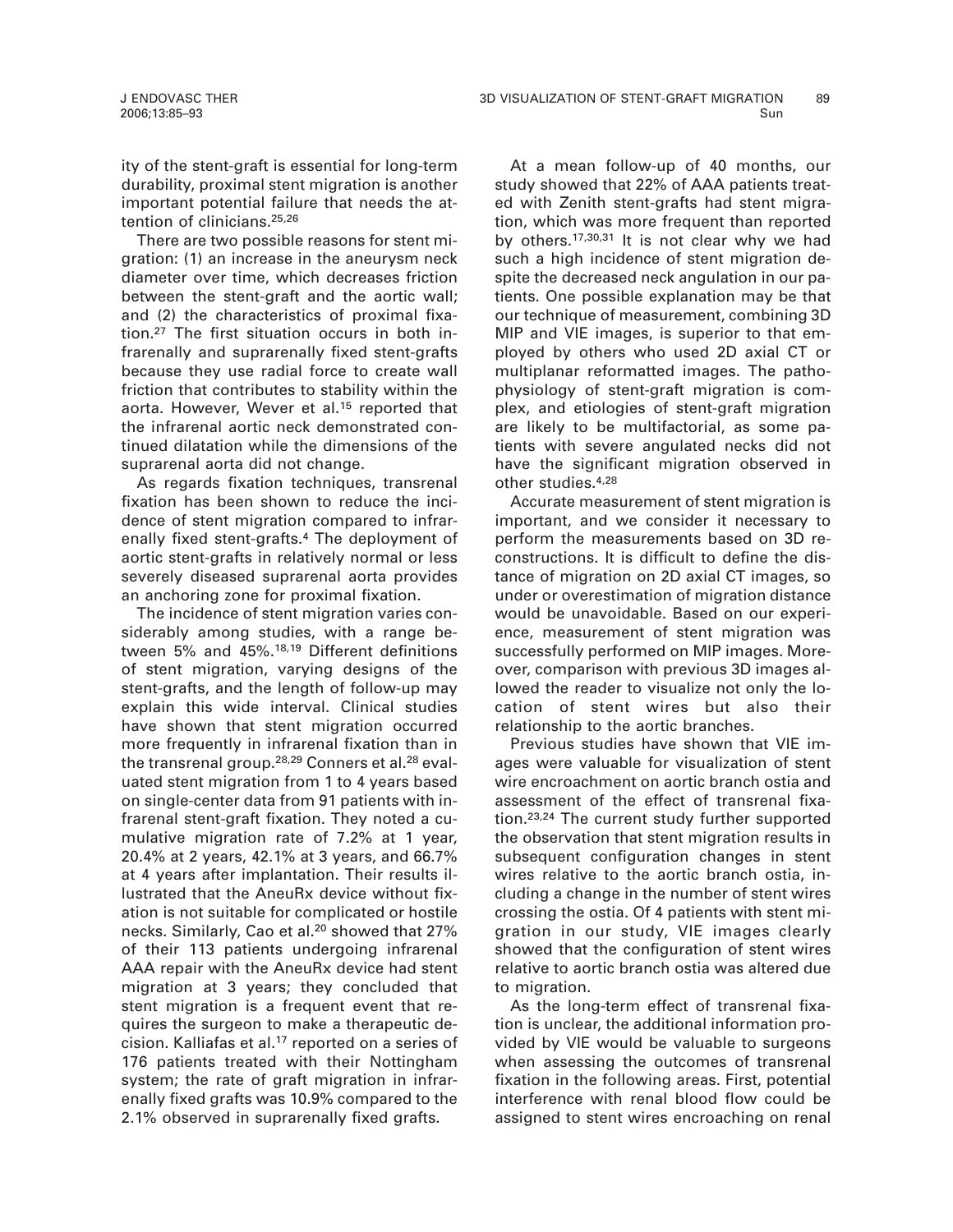

**Figure 3 ♦** Two AAA patients undergoing transrenal fixation developed stent-graft distortion leading to stent migration. (**A**) A 74-year old man had stent migration of 10.2 mm due to foreshortening of the longitudinal aneurysm sac at the 24-month followup (**B**). The arrow in **A** indicates a type II endoleak, which resolved spontaneously. (**C**) A 75-year-old man developed stent migration of 11.1 mm at 36 month follow-up (**D**) due to distortion of stent-graft.

artery ostia, which might alter hemodynamics and lead to the dispersion of late multiple emboli.32 Second, any reduction in cross-sectional area of the aortic branch ostia could be caused by stent wires $12,13$ ; this scenario could alter renal perfusion and affect renal function.

The diameter of aortic stent wires in our study was 0.4 mm, while diameters of aortic branch ostia ranged from 5 to 10 mm. Therefore, reduction of the ostial cross-sectional area was  $<$ 20% based on our previous results from an in vitro phantom study.<sup>13</sup> However, the stent wire thickness was overestimated on CT images (2 to 3 mm in diameter), which made it appear that nearly 50% of the renal artery ostium was covered (Figs. 1 and 2). Although the measured thickness does not reflect the real size of a stent wire, there is a possibility of neointimal hyperplasia forming over the stent wires, which might further decrease the cross-sectional area of branch ostia.<sup>33</sup> We believe that the VIE findings presented in this study will aid vascular surgeons in accurately assessing the effect of transrenal fixation and therapeutic management. Thus, we recommend that VIE be used as a routine technique in AAA patients treated with transrenal fixation.

The Zenith stent-graft used in our study, which has 25-mm-long uncovered suprarenal stent struts, employs active fixation with hooks that are placed above the renal arteries. However, active fixation at the proximal attachment system in patients with hostile aneurysm neck (severely angulated, short, thrombus-laden, or morphologically complex) is reported to carry some risks, such as extravasation or pseudoaneurysm at the site of proximal fixation.28 With 3D images, we did not observe any of these complications in our small group, but the potential danger of stent struts crossing the renal arteries should not be ignored by surgeons from a long-term point of view.13,14,34

It is possible that the morphology of the aneurysm sac and adjacent aortic branches changes following endovascular AAA repair. In some cases, foreshortening of the sac reduces the distance between the proximal and distal anchor sites, causing the stent-graft to buckle, kink, migrate, or occlude a graft limb.35 Our results showed longitudinal foreshortening of aneurysm sac in 2 of 4 patients with stent migration (Fig. 3), which resulted in subsequent distortion of the stent-grafts. It seems likely that this structural alteration may be a contributing factor to our high late complication rate. Although neck angulation decreased in most cases in our study, 4 of 18 patients showed increased neck angles following transrenal fixation. There might be a relationship between the aneurysm size and neck angulation, as 3 of these 4 patients showing increased neck angles had an aneurysm  $>6$  cm. A robust conclusion cannot be drawn from our small cohort, but it would be worthwhile investigating the relationship between the incidence of stent-graft distortion and stent migration in a large cohort.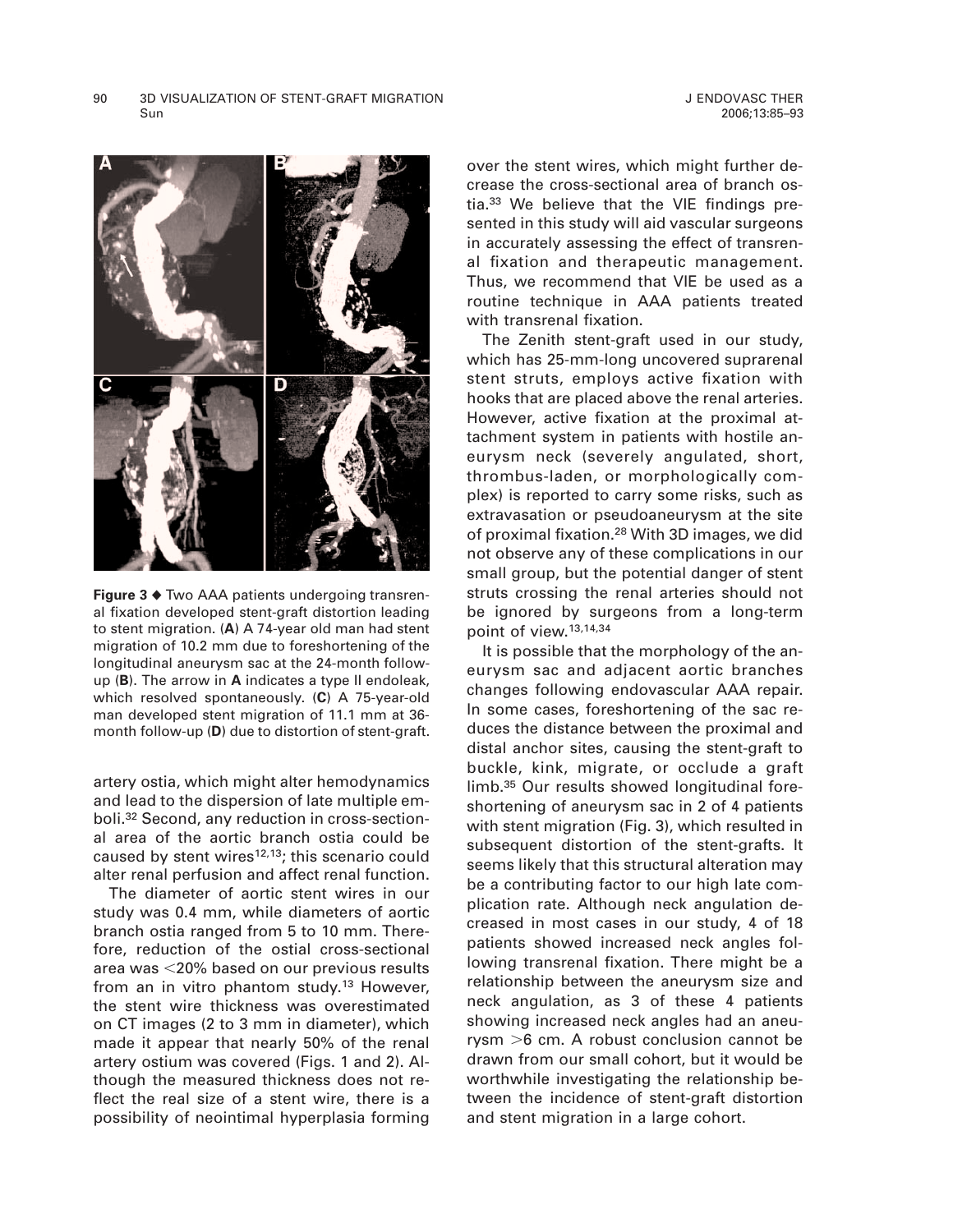

**Figure 4** ♦ 3D visualization of the aortic branches and the stent-grafts was significantly improved in data acquired with multislice CT (**A**) compared to those from the single-slice CT (**B**).

## **Limitations**

Our study consisted of a small number of patients whose imaging data were examined at only 2 time points, not serially over the follow-up period. Comparison of annual CT data, for example, may help us determine the prevalence of stent migration as well as its relationship to changes in the aneurysm shape or neck angulation. Although VIE was successfully generated in all patients to demonstrate the intraluminal stent wires relative to aortic branch ostia, image quality was affected by the presence of stair-step artifacts in some patients.36 This problem was especially apparent in the first postoperative group because the data were acquired with single-slice CT scans at 5-mm slice thickness and 2-mm reconstruction intervals. Visualization of aortic branches and stent wires was significantly improved in the most recent multislice CT scans (Fig. 4), which were performed with thinner sections and reconstruction intervals. Because multislice CT can acquire nearly isotropic volume data,37,38 it clearly reveals the abdominal aorta, its branches, and the stent wires better than single-slice CT (Fig 4). Consequently, the quality of VIE images was improved with multislice CT scanning. Addressing the treatment options for stent migration was beyond the scope of this study and has been discussed by others.<sup>20,27</sup>

### **Conclusion**

Our study showed that migration does occur in stent-grafts with transrenal fixation at midterm follow-up. Stent migration also results in subsequent configuration changes in stent wires relative to the aortic branch ostia, which is best visualized and assessed on 3D image reconstructions.

3D VIE images clearly showed the changes in the relationship between stent wires and aortic branch ostia due to stent migration in AAA patients treated with suprarenal stentgrafts. Additional intraluminal information provided by VIE will aid vascular surgeons in accurately assessing the interference of stent wires with renal artery ostia. Future study in large groups should be performed to investigate the long-term stability of transrenal stent-graft fixation.

#### **REFERENCES**

- 1. Buth J, van Marrewijk CJ, Harris PL, et al. Outcome of endovascular abdominal aortic aneurysm repair in patients with conditions considered unfit for an open procedure: a report on the EUROSTAR experience. J Vasc Surg. 2002; 35:211–221.
- 2. Cao P, Verzini F, Parlani G, et al. Clinical effect

Acknowledgments: I would like to thank Dr. Peter Ellis and Mr. Mark O'Donnell for their assistance in data transfer and clinical cooperation.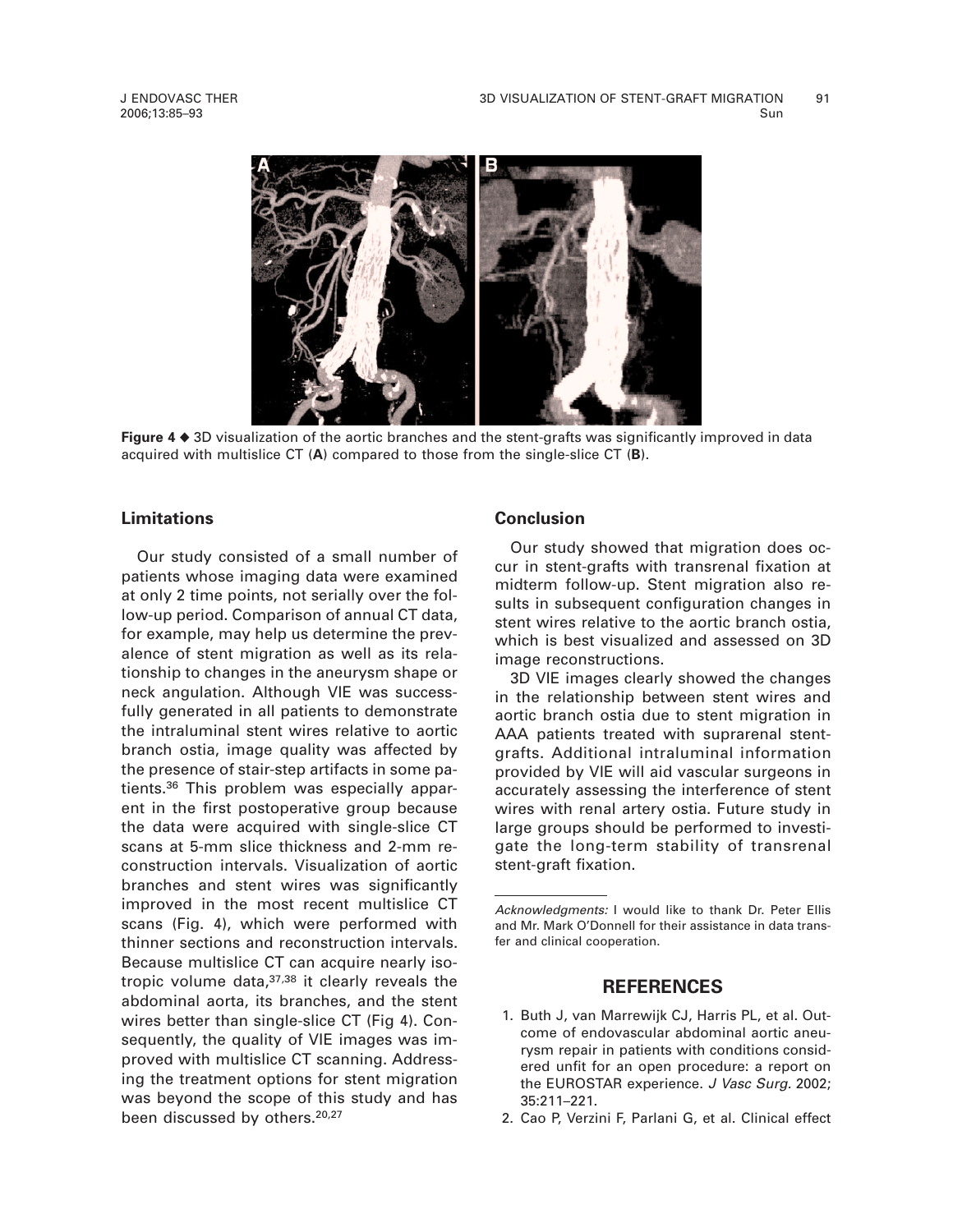92 3D VISUALIZATION OF STENT-GRAFT MIGRATION Sun

of abdominal aortic aneurysm endografting: 7 year concurrent comparison with open repair. J Vasc Surg. 2004;40:841–848.

- 3. Prinssen M, Verhoeven EL, Buth J, et al. A randomized trial comparing conventional and endovascular repair of abdominal aortic aneurysms. N Engl J Med. 2004;351:1607–1618.
- 4. Robbins M, Kritpracha B, Beebe HG, et al. Suprarenal endograft fixation avoids adverse outcomes associated with aortic neck angulation. Ann Vasc Surg. 2005;19:172–177.
- 5. Lau LL, Hakaim AG, Oldenburg WA, et al. Effect of suprarenal versus infrarenal aortic endograft fixation on renal function and renal artery patency: a comparative study with intermediate follow-up. J Vasc Surg. 2003;37:1162–1168.
- 6. Malina M, Lindh M, Ivancev K, et al. The effect of endovascular aortic stents placed across the renal arteries. Eur J Vasc Endovasc Surg. 1997; 13:207–213.
- 7. Ferko A, Krajina A, Jon B, et al. Juxtarenal aortic aneurysm: endoluminal transfemoral repair? Eur Radiol. 1997;7:703–707.
- 8. Lobato AC, Quick RC, Vaughn PL, et al. Transrenal fixation of aortic endografts: intermediate follow-up of a single-center experience. J Endovasc Ther. 2000;7:273–278.
- 9. Bove PG, Long GW, Zelenock GB, et al. Transrenal fixation of aortic stent-grafts for the treatment of infrarenal aortic aneurysmal disease. J Vasc Surg. 2000;32:697–703.
- 10. Alric P, Hinchliffe RJ, Picot MC, et al. Long-term renal function following endovascular aneurysm repair with infrarenal and suprarenal aortic stent-grafts. J Endovasc Ther. 2003;10:397– 405.
- 11. Zarins CK, White RA, Fogarty TJ. Aneurysm rupture after endovascular repair using the AneuRx stent graft. J Vasc Surg. 2000;31:960– 970.
- 12. Liffman K, Lawrence-Brown MMD, Semmens JB, et al. Suprarenal fixation: effect on blood flow of an endoluminal stent wire across an arterial orifice. J Endovasc Ther. 2003;10:260– 274.
- 13. Sun Z, Zheng H. Cross-sectional area reduction of the renal ostium by suprarenal stent wires: in vitro phantom study by CT virtual angioscopy. Comput Med Imaging Graph. 2004;28: 345–351.
- 14. Sun Z. Transrenal fixation of aortic stent-grafts: current status and future directions. J Endovasc Ther. 2004;11:539–549.
- 15. Wever JJ, de Nie AJ, Blankensteijn JD, et al. Dilatation of the proximal neck of infrarenal aortic aneurysms after endovascular AAA re-

pair. Eur J Vasc Endovasc Surg. 2000;19:197– 201.

- 16. Malina M, Lindblad B, Ivancev K, et al. Endovascular AAA exclusion: will stents with hooks and barbs prevent stent-graft migration? J Endovasc Surg. 1998;5:310–317.
- 17. Kalliafas S, Albertini JA, Macierewicz J, et al. Stent-graft migration after endovascular repair of abdominal aortic aneurysm. J Endovasc Ther. 2002;9:743–747.
- 18. Resch T, Ivancev K, Brunkwall J, et al. Distal migration of stent-grafts after endovascular repair of abdominal aortic aneurysms. J Vasc Interv Radiol. 1999;10:257–264.
- 19. Greenberg RK, Lawrence-Brown M, Bhandari G, et al. An update of the Zenith endovascular graft for abdominal aortic aneurysms: initial implantation and mid-term follow-up data. J Vasc Surg. 2001;33:S157–164.
- 20. Cao P, Verzini F, Zannetti S, et al. Device migration after endoluminal abdominal aortic aneurysm repair: analysis of 113 cases with a minimum follow-up period of 2 years. J Vasc Surg. 2002;35:229–235.
- 21. Broeders IA, Blankensteijn JD, Olree M, et al. Preoperative sizing of grafts for transfemoral endovascular aneurysm management: a prospective comparative study of spiral CT angiography, arteriography, and conventional CT imaging. J Endovasc Surg. 1997;4:252–261.
- 22. Armerding MD, Rubin GD, Beaulieu CF, et al. Aortic aneurysmal disease: assessment of stent-graft treatment-CT versus conventional angiography. Radiology. 2000;215:138–146.
- 23. Sun Z, Winder J, Kelly B, et al. CT virtual intravascular endoscopy of abdominal aortic aneurysms treated with suprarenal endovascular stent-grafting. Abdom Imaging. 2003;28:580– 587.
- 24. Sun Z, Winder RJ, Kelly BE, et al. Diagnostic value of CT virtual intravascular endoscopy in aortic stent-grafting. J Endovasc Ther. 2004;11: 13–25.
- 25. Albertini JN, Kalliafas S, Travis S, et al. Anatomical risk factors for proximal perigraft endoleak and graft migration following endovascular repair of abdominal aortic aneurysms. Eur J Vasc Endovasc Surg. 2000;19:308–312.
- 26. Greenberg RK, Turc A, Haulon S, et al. Stentgraft migration: a reappraisal of analysis methods and proposed revised definition. J Endovasc Ther. 2004;11:353–363.
- 27. Towne JB. Endovascular treatment of abdominal aortic aneurysms. Am J Surg. 2005;18: 140–149.
- 28. Conners MS, Sternbergh WC, Carter G, et al.